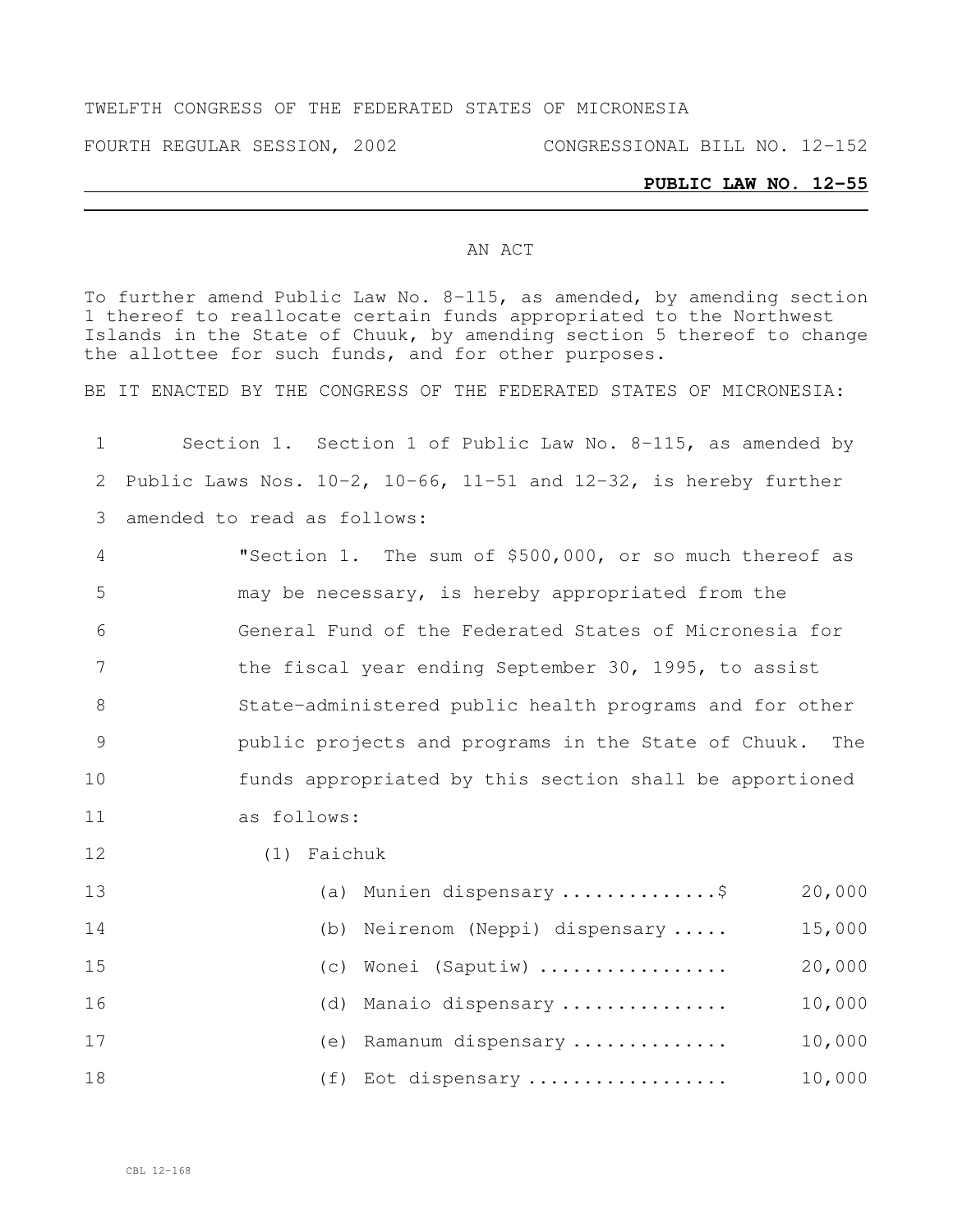#### CONGRESSIONAL BILL NO. 12-152

| $\mathbf 1$     | 10,000<br>(g) Fanapanges dispensary\$                |    |
|-----------------|------------------------------------------------------|----|
| 2               | (h) Health aides training<br>10,000                  |    |
| 3               | 15,000<br>(i) Foup dispensary land lease             |    |
| 4               | (j) Foup (Netutu)                                    |    |
| 5               | 5,000<br>(i) Land lease                              |    |
| 6               | (ii) Construction of dispensary.<br>15,000           |    |
| $7\phantom{.0}$ | (k) West Wonip<br>10,000                             |    |
| 8               | 20,000<br>(1) Pharmaceuticals                        |    |
| $\overline{9}$  | (2) Southern Namoneas<br>110,000                     |    |
| 10              | 70,000<br>(3) Northern Namoneas                      |    |
| 11              | (4) Mortlocks                                        |    |
| 12              | (a) Medical supplies and equipment and other         |    |
| 13              | needs, freight costs, repair and maintenance at the  |    |
| 14              | super dispensary, other social and economic projects |    |
| 15              | and programs<br>23,447                               |    |
| 16              | (b) Student financial assistance                     |    |
| 17              | 20,000                                               |    |
| 18              | (c) Communications systems for                       |    |
| 19              | 6,000<br>municipalities                              |    |
| 20              | (d) Local leadership development                     |    |
| 21              | program including travel to meet with other          |    |
| 22              | State or National Leaders<br>20,553                  |    |
| 23              | Northwest Islands<br>(5)                             |    |
| 24              | Completed projects and programs<br>(a)               | 14 |
| 25              | (b) Communication equipment for                      |    |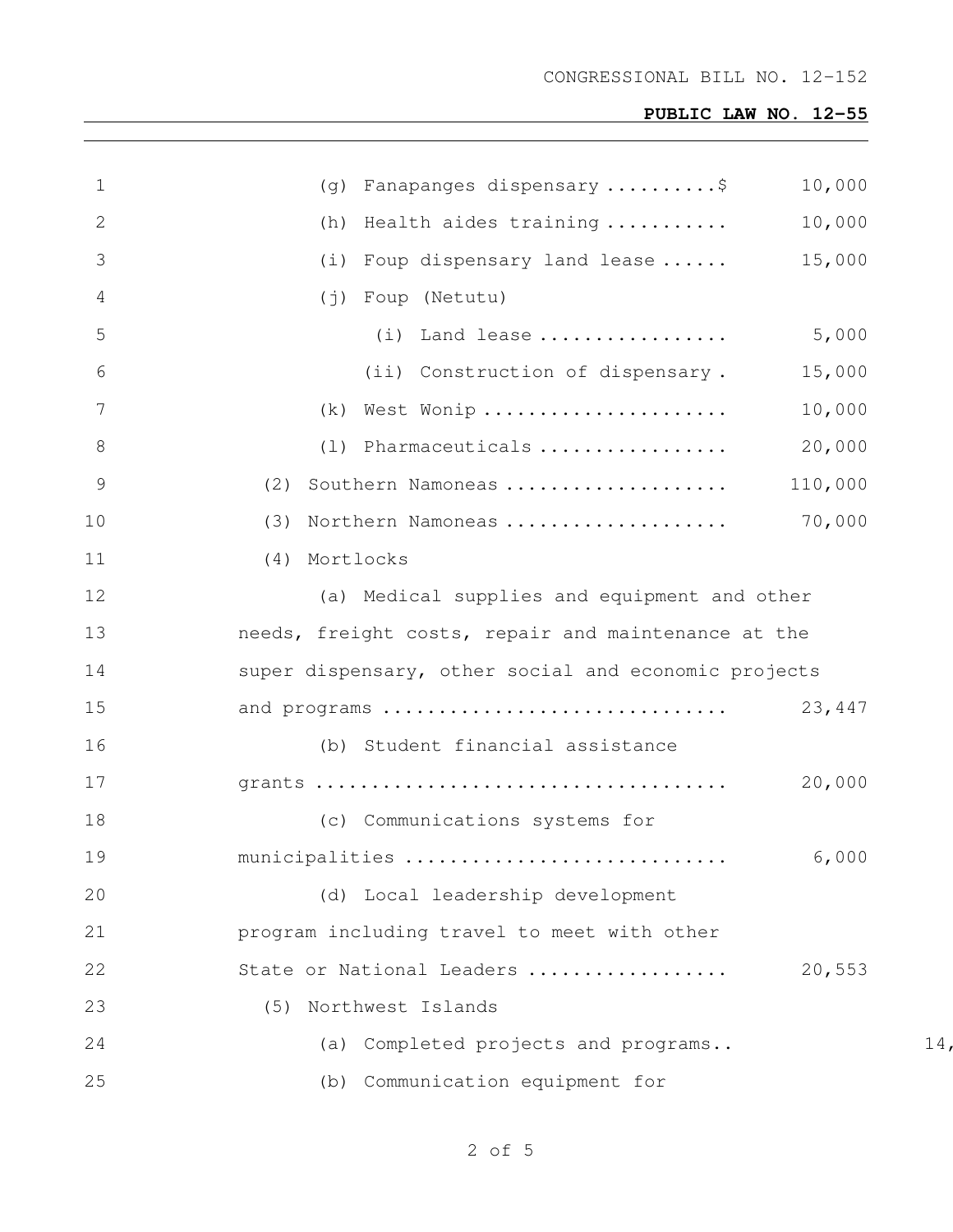| $\mathbf 1$    | 5,958<br>dispensaries \$                                                   |
|----------------|----------------------------------------------------------------------------|
| $\mathbf{2}$   | (6) Chuuk Hospital medical supplies and                                    |
| 3              | $60,000$ "<br>other medical needs                                          |
| 4              | Section 2. Section 5 of Public Law No. 8-115, as amended by                |
| 5              | Public Laws Nos. $10-37$ , $12-32$ and $12-37$ , is hereby further amended |
| 6              | to read as follows:                                                        |
| $7\phantom{.}$ | "Section 5. Allotment and management of funds and lapse                    |
| 8              | date.                                                                      |
| 9              | (1) All funds appropriated by this act shall be                            |
| 10             | allotted, managed, administered, and accounted for in                      |
| 11             | accordance with applicable law, including, but not                         |
| 12             | limited to, the Financial Management Act of 1979. The                      |
| 13             | allottee of the funds appropriated by subsections (1)                      |
| 14             | and (6) of section 1 of this act shall be the Chuuk                        |
| 15             | State Director of Health Services. The allottee of the                     |
| 16             | funds appropriated by subsection (2) of section 1 of                       |
| 17             | this act shall be the Chuuk State Commission on                            |
| 18             | Improvement Projects. The allottee of the funds                            |
| 19             | appropriated by subsection (3) of section 1 of this act                    |
| 20             | shall be the Northern Namoneas Development Authority.                      |
| 21             | The allottee of the funds appropriated by subsection $(4)$                 |
| 22             | of section 1 of this act shall be the Executive Director                   |
| 23             | of the Mortlock Development Commission, or his designee.                   |
| 24             | The allottee of the funds appropriated by subsection (5)                   |
| 25             | of section 1 of this act shall be the<br>Northwest Islands                 |

of 5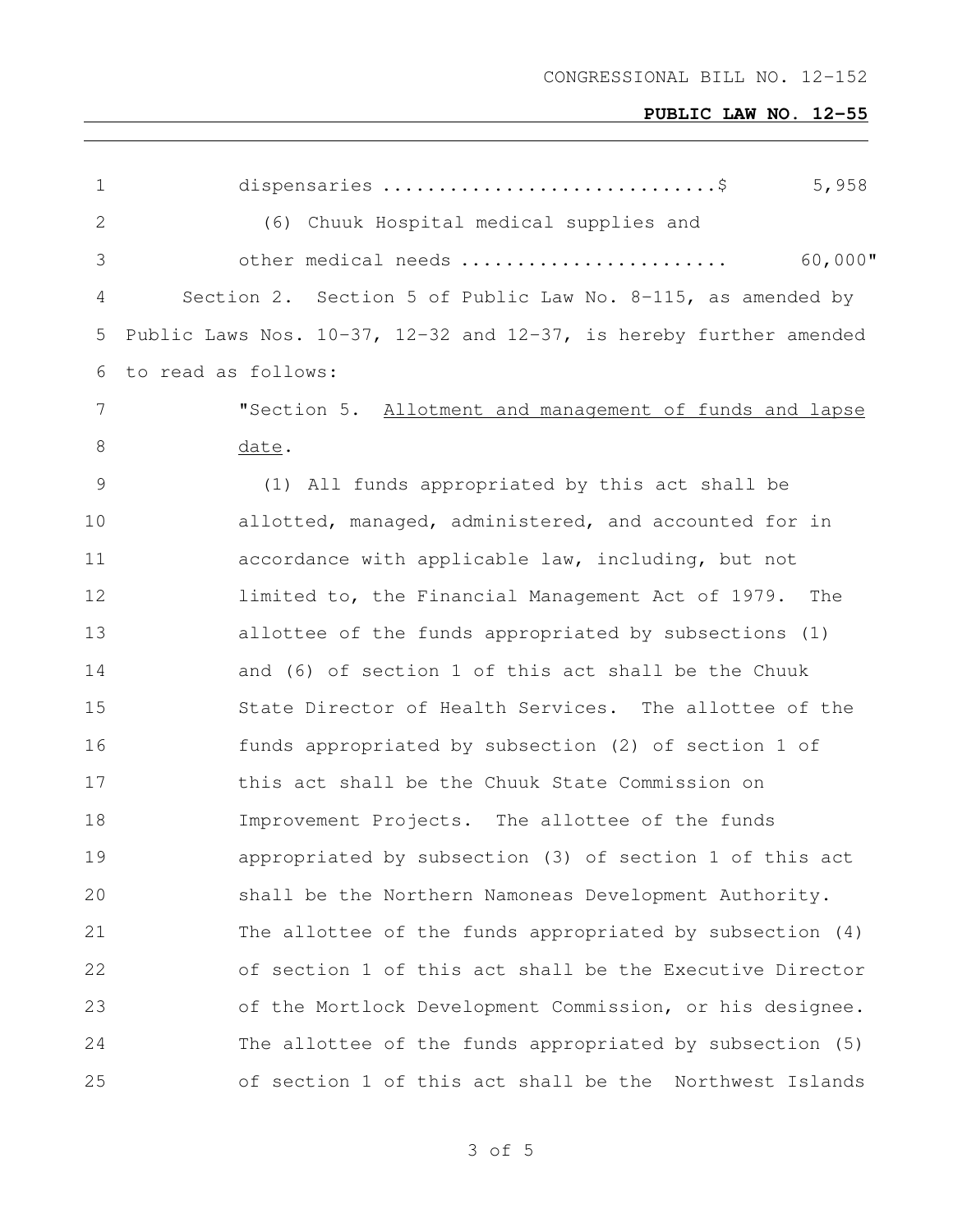| 1             | Project Coordinator. The allottee of the funds           |
|---------------|----------------------------------------------------------|
| 2             | appropriated by section 2 of this act shall be the       |
| 3             | Governor of Kosrae or his designee. The allottee of the  |
| 4             | funds appropriated by subsection (2) of section 3 of     |
| 5             | this act shall be the Pohnpei Transportation Authority.  |
| 6             | The allottee of all other funds appropriated by this act |
| 7             | shall be the President of the Federated States of        |
| 8             | Micronesia or the President's designee, PROVIDED, that   |
| $\mathcal{G}$ | in the event of a designation by the President of        |
| 10            | another allottee of funds appropriated by subsection (1) |
| 11            | of section 3 of this act, the President shall require    |
| 12            | that said designee provide a separate accounting to      |
| 13            | ensure that said funds are used solely for financing     |
| 14            | improvements to the water supply system in Sokehs        |
| 15            | Municipality. The allottees shall be responsible for     |
| 16            | ensuring that these funds, or so much thereof as may be  |
| 17            | necessary, are used solely for the purpose specified in  |
| 18            | this act, and that no obligations are incurred in excess |
| 19            | of the sum appropriated.                                 |
| 20            | (2) Notwithstanding Public Law No. 9-040, the            |
| 21            | authority of the allottees to obligate funds             |
| 22            | appropriated by this act shall not lapse."               |
| 23            |                                                          |
| 24            |                                                          |
| 25            |                                                          |